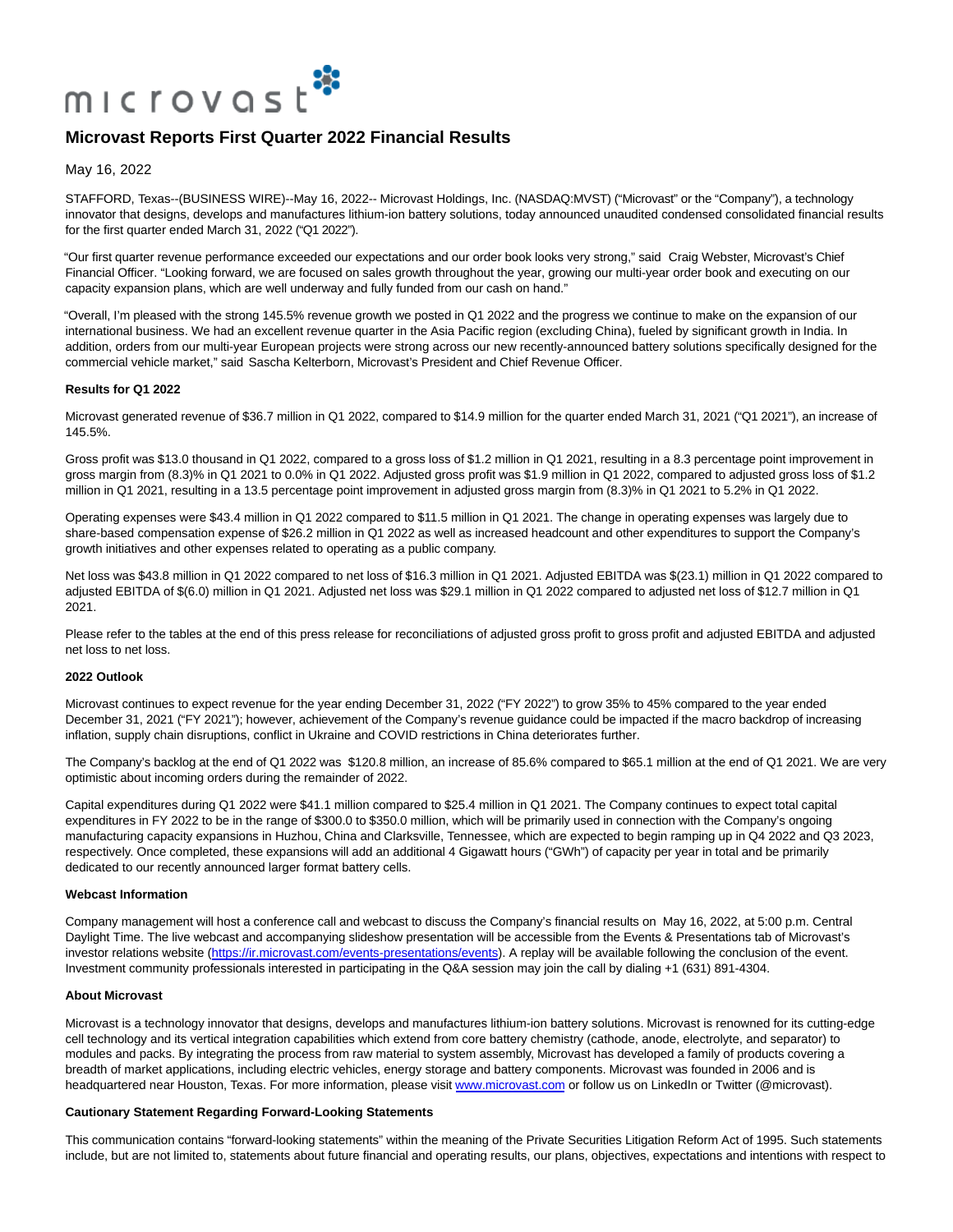future operations, products and services; and other statements identified by words such as "will likely result," "are expected to," "will continue," "is anticipated," "estimated," "believe," "intend," "plan," "projection," "guidance," "outlook" or words of similar meaning. These forward-looking statements include, but are not limited to, statements regarding Microvast's industry and market sizes, future opportunities for Microvast and Microvast's estimated future results. Such forward-looking statements are based upon the current beliefs and expectations of our management and are inherently subject to significant business, economic and competitive uncertainties and contingencies, many of which are difficult to predict and generally beyond our control. Actual results and the timing of events may differ materially from the results anticipated in these forward-looking statements.

Many factors could cause actual results and the timing of events to differ materially from anticipated results or other expectations expressed in the forward-looking statements, including, among others: (1) a delay or failure to realize the expected benefits from the business combination; (2) risks of operations in the People's Republic of China; (3) the impact of the ongoing COVID-19 pandemic; (4) the conflict between Russia and Ukraine and any restrictive actions that have been or may be taken by the United States and/or other countries in response thereto, such as sanctions or export controls; (5) risks related to cybersecurity and data privacy; (6) the impact of inflation; (7) changes in the availability and price of raw materials; (8) the highly competitive market in which Microvast competes, including with respect to its hiring abilities, our competitive landscape, technology evolution or regulatory changes; (9) changes in the markets that Microvast targets; (10) heightened awareness of environmental issues and concern about global warming and climate change; (11) the risk that Microvast may not be able to execute its growth strategies or achieve profitability; (12) the risk that Microvast is unable to secure or protect its intellectual property; (13) the risk that Microvast may experience effects from global supply chain challenges, including delays in delivering its products to its customers; (14) the risk that Microvast's customers or third-party suppliers are unable to meet their obligations fully or in a timely manner; (15) the risk that Microvast's customers will adjust, cancel or suspend their orders for Microvast's products; (16) the risk that Microvast will need to raise additional capital to execute its business plan, which may not be available on acceptable terms or at all; (17) the risk of product liability or regulatory lawsuits or proceedings relating to Microvast's products or services; (18) the risk that Microvast may not be able to develop and maintain effective internal controls; and (19) the outcome of any legal proceedings that may be instituted against Microvast or any of its directors or officers. Microvast's annual, quarterly and other filings with the U.S. Securities and Exchange Commission (the "SEC") identify, address and discuss these and other factors in the sections entitled "Risk Factors."

Actual results, performance or achievements may differ materially, and potentially adversely, from any projections and forward-looking statements and the assumptions on which those forward-looking statements are based. There can be no assurance that the data contained herein is reflective of future performance to any degree. Readers are cautioned not to place undue reliance on forward-looking statements as a predictor of future performance as projected financial information and other information are based on estimates and assumptions that are inherently subject to various significant risks, uncertainties and other factors, many of which are beyond our control. All information set forth herein speaks only as of the date hereof in the case of information about Microvast or the date of such information in the case of information from persons other than Microvast, and we disclaim any intention or obligation to update any forward-looking statements as a result of developments occurring after the date of this communication. Forecasts and estimates regarding Microvast's industry and end markets are based on sources we believe to be reliable, however there can be no assurance these forecasts and estimates will prove accurate in whole or in part.

#### **Non-GAAP Financial Measures**

To provide investors with additional information regarding our financial results, Microvast has disclosed in this earnings release non-GAAP financial measures, including Adjusted gross profit (loss), Adjusted EBITDA and Adjusted net loss, which are non-GAAP financial measures as defined under the rules of the SEC. These are intended as supplemental measures of our financial performance that are not required by, or presented in accordance with U.S. generally accepted accounting principles ("GAAP").

Reconciliations to the most comparable GAAP measures, gross profit (loss) and net income (loss), are contained in tabular form in the unaudited financial statements below. Adjusted gross profit (loss) is defined as gross profit (loss) excluding non-cash settled share-based compensation expense. Adjusted net loss is defined as net loss excluding changes in fair value of our warrant liability and convertible notes and non-cash settled share-based compensation expense. Adjusted EBITDA is defined as net loss excluding depreciation and amortization, non-cash settled share-based compensation expense, interest expense, interest income, changes in fair value of our warrant liability and convertible notes and income tax expense or benefit.

We use Adjusted gross profit (loss), Adjusted EBITDA and Adjusted net loss for financial and operational decision-making and as a means to evaluate period-to-period comparisons. We consider them to be important measures because they help illustrate underlying trends in our business and our historical operating performance on a more consistent basis. We believe that these non-GAAP financial measures, when taken together with their most directly comparable GAAP measures, gross profit (loss) and net income (loss), provide meaningful supplemental information regarding our performance by excluding certain items that may not be indicative of our recurring core business operating results.

We believe that both management and investors benefit from referring to these non-GAAP financial measures in assessing our performance and when planning, forecasting, and analyzing future periods. These non-GAAP financial measures also facilitate management's internal comparisons to our historical performance. We believe these non-GAAP financial measures are useful to investors both because (1) they allow for greater transparency with respect to key metrics used by management in its financial and operational decision-making and (2) they are used by our institutional investors and the analyst community to help them analyze the health of our business. Accordingly, we believe that these non-GAAP financial measures provide useful information to investors and others in understanding and evaluating our operating results in the same manner as our management team and board of directors.

Non-GAAP financial measures have limitations as an analytical tool, and you should not consider them in isolation, or as a substitute for, financial information prepared in accordance with GAAP. For example, our calculation of Adjusted EBITDA may differ from similarly titled non-GAAP measures, if any, reported by our peer companies, or our peer companies may use other measures to calculate their financial performance, and therefore our use of Adjusted EBITDA may not be directly comparable to similarly titled measures of other companies. The principal limitation of Adjusted EBITDA is that it excludes significant expenses and income that are required by GAAP to be recorded in our financial statements. In addition, it is subject to inherent limitations as it reflects the exercise of judgments by management about which expense and income are excluded or included in determining this non-GAAP financial measure. In order to compensate for these limitations, management presents non-GAAP financial measures in connection with GAAP results. In addition, such financial information is unaudited and does not conform to SEC Regulation S-X and, as a result, such information may be presented differently in our future filings with the SEC. For example, due to warrant liability resulting from the merger, we now exclude changes in fair value from net loss in our Adjusted EBITDA and Adjusted net loss calculation, which had not been done in prior periods.

#### **MICROVAST HOLDINGS, INC.**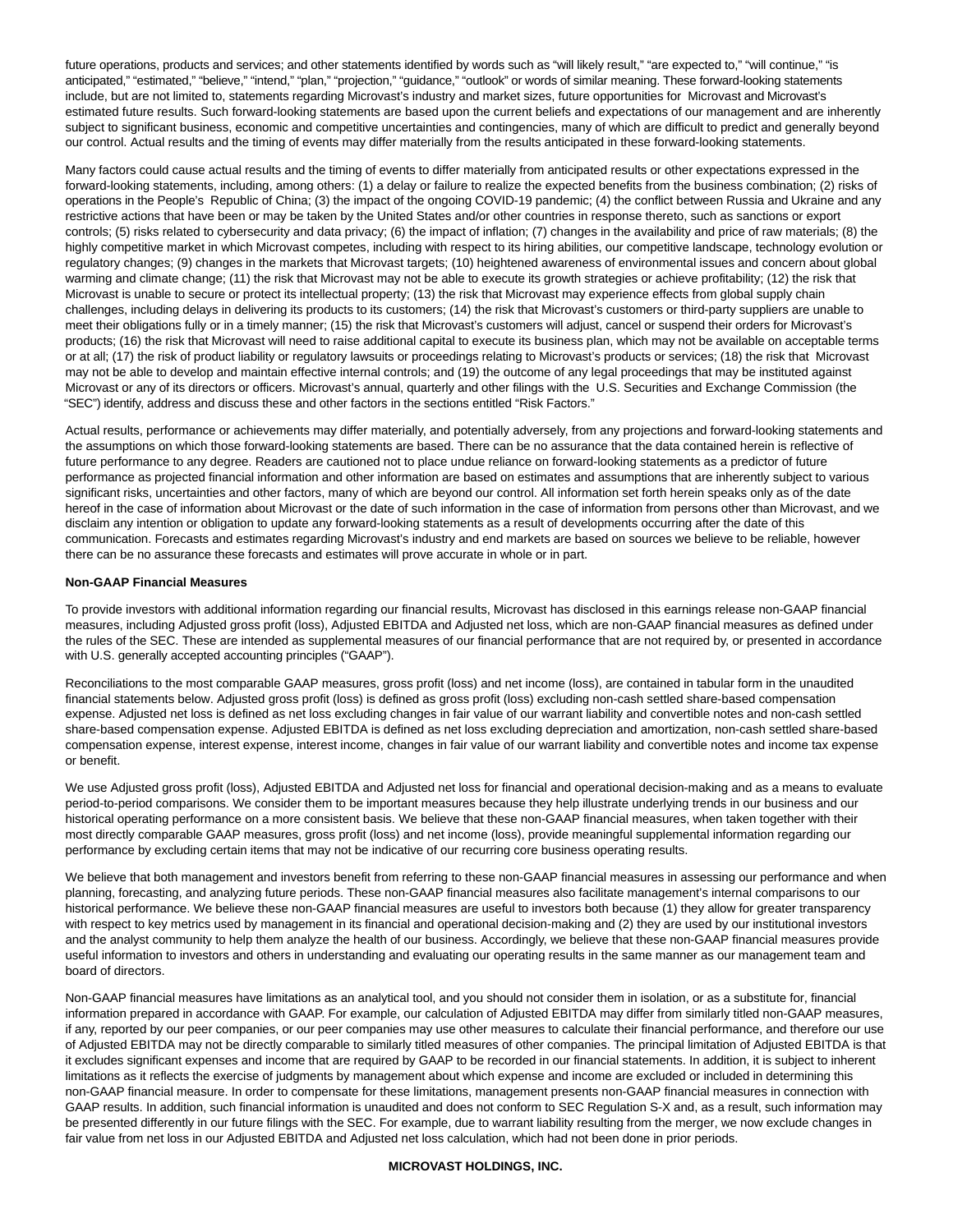#### **UNAUDITED CONDENSED CONSOLIDATED BALANCE SHEETS (In thousands of U.S. dollars, except share and per share data, or as otherwise noted)**

| <b>Assets</b><br>Current assets:<br>\$<br>Cash and cash equivalents                                                                                                                                          | 480,931<br>\$<br>55,178<br>88,717<br>11,144 | 416,165    |
|--------------------------------------------------------------------------------------------------------------------------------------------------------------------------------------------------------------|---------------------------------------------|------------|
|                                                                                                                                                                                                              |                                             |            |
|                                                                                                                                                                                                              |                                             |            |
|                                                                                                                                                                                                              |                                             |            |
| Restricted cash                                                                                                                                                                                              |                                             | 54,568     |
| Accounts receivable (net of allowance for credit losses of \$5,005 and \$5,354 as of December 31, 2021 and                                                                                                   |                                             |            |
| March 31, 2022, respectively)                                                                                                                                                                                |                                             | 79,970     |
| Notes receivable                                                                                                                                                                                             |                                             | 24,688     |
| Inventories, net                                                                                                                                                                                             | 53,424                                      | 58,081     |
| Prepaid expenses and other current assets                                                                                                                                                                    | 17,127                                      | 19,691     |
| Amount due from related parties                                                                                                                                                                              | 85                                          |            |
| <b>Total Current Assets</b>                                                                                                                                                                                  | 706,606                                     | 653,163    |
| Property, plant and equipment, net                                                                                                                                                                           | 253,057                                     | 271,248    |
| Land use rights, net                                                                                                                                                                                         | 14,008                                      | 13,999     |
| Acquired intangible assets, net                                                                                                                                                                              | 1,882                                       | 1,821      |
| Operating lease right-of-use assets                                                                                                                                                                          |                                             | 18,388     |
| Other non-current assets                                                                                                                                                                                     | 19,738                                      | 40,096     |
| \$<br><b>Total Assets</b>                                                                                                                                                                                    | 995,291<br>\$                               | 998,715    |
| Liabilities                                                                                                                                                                                                  |                                             |            |
| <b>Current liabilities:</b>                                                                                                                                                                                  |                                             |            |
| \$<br>Accounts payable                                                                                                                                                                                       | 40,408<br>\$                                | 32,007     |
| Advance from customers                                                                                                                                                                                       | 1,526                                       | 3,601      |
| Accrued expenses and other current liabilities                                                                                                                                                               | 58,740                                      | 61,103     |
| Income tax payables                                                                                                                                                                                          | 666                                         | 667        |
| Short-term bank borrowings                                                                                                                                                                                   | 13,301                                      | 13,335     |
| Notes payable                                                                                                                                                                                                | 60,953                                      | 70,677     |
| <b>Total Current Liabilities</b>                                                                                                                                                                             | 175,594                                     | 181,390    |
| Long-term bonds payable                                                                                                                                                                                      | 73,147                                      | 73,147     |
| Warrant liability                                                                                                                                                                                            | 1,105                                       | 1,540      |
| Share-based compensation liability                                                                                                                                                                           | 18,925                                      | 32,884     |
| Operating lease liabilities                                                                                                                                                                                  |                                             | 16,146     |
| Other non-current liabilities                                                                                                                                                                                | 39,822                                      | 36,233     |
| \$<br><b>Total Liabilities</b>                                                                                                                                                                               | 308,593<br>\$                               | 341,340    |
| <b>Shareholders' Equity</b>                                                                                                                                                                                  |                                             |            |
| Common Stock (par value of US\$0.0001 per share, 750,000,000 and 750,000,000 shares authorized as of<br>December 31, 2021 and March 31, 2022; 300,530,516 and 300,538,640 shares issued, and 298,843,016 and |                                             |            |
| \$<br>298,851,140 shares outstanding as of December 31, 2021 and March 31, 2022)                                                                                                                             | 30<br>\$                                    | 30         |
| Additional paid-in capital                                                                                                                                                                                   | 1,306,034                                   | 1,320,367  |
| Statutory reserves                                                                                                                                                                                           | 6,032                                       | 6,032      |
| Accumulated deficit                                                                                                                                                                                          | (632,099)                                   | (676, 741) |
| Accumulated other comprehensive income                                                                                                                                                                       | 6,701                                       | 7,687      |
| <b>Total Shareholders' Equity</b>                                                                                                                                                                            | 686,698                                     | 657,375    |
| Total Liabilities and Shareholders' Equity<br>\$                                                                                                                                                             | 995,291<br>\$                               | 998,715    |

## **MICROVAST HOLDINGS, INC.**

**UNAUDITED CONDENSED CONSOLIDATED STATEMENTS OF OPERATIONS (In thousands of U.S. dollars, except share and per share data, or as otherwise noted)**

|                                     | <b>Three Months Ended</b><br>March 31, |    |           |  |
|-------------------------------------|----------------------------------------|----|-----------|--|
|                                     | 2021                                   |    | 2022      |  |
| Revenues                            | \$<br>14,938                           | \$ | 36,668    |  |
| Cost of revenues                    | (16, 175)                              |    | (36, 655) |  |
| Gross (loss)/profit                 | (1,237)                                |    | 13        |  |
| <b>Operating expenses:</b>          |                                        |    |           |  |
| General and administrative expenses | (4, 574)                               |    | (26, 101) |  |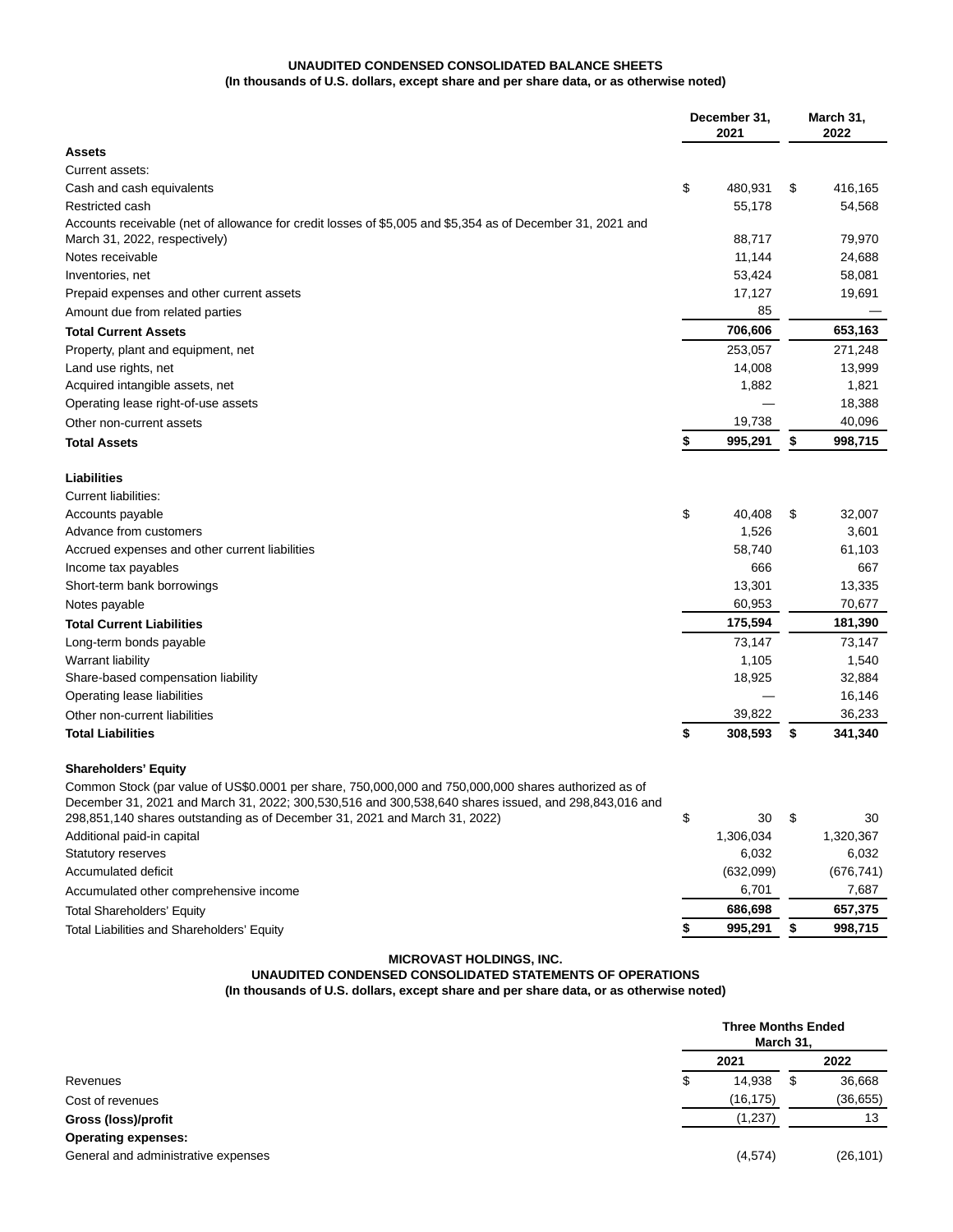| Research and development expenses                                                        | (3,786)         |     | (11, 309)   |
|------------------------------------------------------------------------------------------|-----------------|-----|-------------|
| Selling and marketing expenses                                                           | (3, 156)        |     | (5,998)     |
| <b>Total operating expenses</b>                                                          | (11, 516)       |     | (43, 408)   |
| Subsidy income                                                                           | 1,918           |     | 137         |
| Loss from operations                                                                     | (10, 835)       |     | (43, 258)   |
| Other income and expenses:                                                               |                 |     |             |
| Interest income                                                                          | 96              |     | 314         |
| Interest expense                                                                         | (1,846)         |     | (796)       |
| Loss on changes in fair value of convertible notes                                       | (3,600)         |     |             |
| Loss on changes in fair value of warrant liability                                       |                 |     | (435)       |
| Other (expense)/ income, net                                                             | (5)             |     | 399         |
| Loss before provision for income taxes                                                   | (16, 190)       |     | (43, 776)   |
| Income tax expense                                                                       | (109)           |     |             |
| <b>Net loss</b>                                                                          | \$<br>(16, 299) | \$. | (43, 776)   |
| Less: Accretion of Series C1 Preferred                                                   | 1,003           |     |             |
| Less: Accretion of Series C2 Preferred                                                   | 2,281           |     |             |
| Less: Accretion of Series D1 Preferred                                                   | 4,759           |     |             |
| Less: Accretion for noncontrolling interests                                             | 3,971           |     |             |
| Net loss attributable to Common Stock shareholders of Microvast Holdings, Inc.           | (28,313)        | S   | (43, 776)   |
| Net loss per share attributable to Common Stock shareholders of Microvast Holdings, Inc. |                 |     |             |
| Basic and diluted                                                                        | \$<br>(0.29)    | \$  | (0.15)      |
| Weighted average shares used in calculating net loss per share of common stock           |                 |     |             |
| Basic and diluted                                                                        | 99.028.297      |     | 298,843,016 |

## **MICROVAST HOLDINGS, INC.**

## **UNAUDITED CONDENSED CONSOLIDATED STATEMENTS OF CASH FLOWS (In thousands of U.S. dollars, except share and per share data, or as otherwise noted)**

|                                                                             | <b>Three Months Ended</b><br>March 31, |                 |  |
|-----------------------------------------------------------------------------|----------------------------------------|-----------------|--|
|                                                                             | 2021                                   | 2022            |  |
| Cash flows from operating activities                                        |                                        |                 |  |
| Net loss                                                                    | \$<br>(16, 299)                        | (43, 776)<br>\$ |  |
| Adjustments to reconcile net loss to net cash used in operating activities: |                                        |                 |  |
| Loss on disposal of property, plant and equipment                           |                                        | 12              |  |
| Depreciation of property, plant and equipment                               | 4,688                                  | 5,310           |  |
| Amortization of land use right and intangible assets                        | 188                                    | 143             |  |
| Noncash lease expenses                                                      |                                        | 557             |  |
| Share-based compensation                                                    |                                        | 28,130          |  |
| Changes in fair value of warrant liability                                  |                                        | 435             |  |
| Changes in fair value of convertible notes                                  | 3,600                                  |                 |  |
| Reversal of credit losses                                                   | (514)                                  | (545)           |  |
| Provision for obsolete inventories                                          | 218                                    | 471             |  |
| Impairment loss from property, plant and equipment                          | 258                                    | 6               |  |
| Product warranty                                                            | 909                                    | 2,685           |  |
| Changes in operating assets and liabilities:                                |                                        |                 |  |
| Notes receivable                                                            | 3,681                                  | (13, 468)       |  |
| Accounts receivable                                                         | 13,790                                 | 8,746           |  |
| Inventories                                                                 | (7, 374)                               | (4,878)         |  |
| Prepaid expenses and other current assets                                   | (2,667)                                | (2,586)         |  |
| Amount due from/to related parties                                          | (175)                                  | 85              |  |
| Operating lease right-of-use assets                                         |                                        | (18, 945)       |  |
| Other non-current assets                                                    | 19                                     | (51)            |  |
| Notes payable                                                               | 542                                    | 9,391           |  |
| Accounts payable                                                            | (3, 419)                               | (8,605)         |  |
| Advance from customers                                                      | 203                                    | 2,063           |  |
| Accrued expenses and other liabilities                                      | 178                                    | (6, 165)        |  |
| Operating lease liabilities                                                 |                                        | 16,146          |  |
| Other non-current liabilities                                               |                                        | (75)            |  |
| Net cash used in operating activities                                       | (2, 174)                               | (24, 914)       |  |

Cash flows from investing activities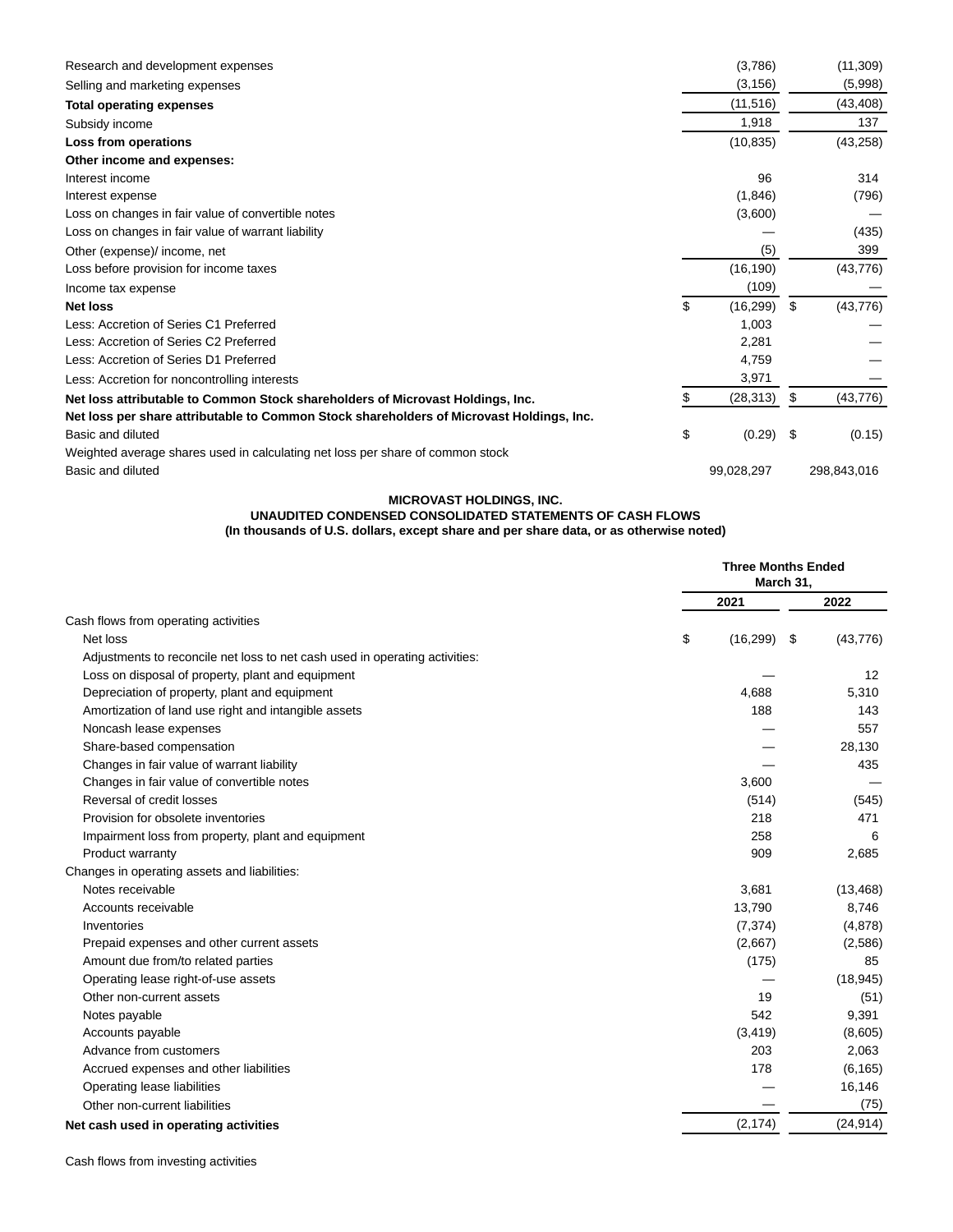| Purchases of property, plant and equipment                            | (25, 429)                 | (41,061)  |
|-----------------------------------------------------------------------|---------------------------|-----------|
| Proceeds on disposal of property, plant and equipment                 |                           |           |
| Net cash used in investing activities                                 | (25, 429)                 | (41,060)  |
| Cash flows from financing activities                                  |                           |           |
| Proceeds from borrowings                                              | 13,445                    |           |
| Repayment of bank borrowings                                          | (12, 265)                 |           |
| Loans borrowing from related parties                                  | 4,242                     |           |
| Repayment of related party loans                                      | (4,242)                   |           |
| Loans to related party                                                | (1,874)                   |           |
| Payment to exited noncontrolling interests                            | (33, 047)                 |           |
| Issuance of convertible notes                                         | 57,500                    |           |
| Net cash generated from financing activities                          | 23,759                    |           |
| Effect of exchange rate changes                                       | 474                       | 598       |
| Decrease in cash, cash equivalents and restricted cash                | (3,370)                   | (65, 376) |
| Cash, cash equivalents and restricted cash at beginning of the period | 41,196                    | 536,109   |
| Cash, cash equivalents and restricted cash at end of the period       | 37,826                    | 470,733   |
|                                                                       | <b>Three Months Ended</b> |           |

|                                                          | <b>THE RIGHT</b><br>March 31. |  |         |  |
|----------------------------------------------------------|-------------------------------|--|---------|--|
|                                                          | 2021                          |  | 2022    |  |
| Reconciliation to amounts on consolidated balance sheets |                               |  |         |  |
| Cash and cash equivalents                                | 9.633                         |  | 416,165 |  |
| Restricted cash                                          | 28.193                        |  | 54.568  |  |
| Total cash, cash equivalents and restricted cash         | 37.826                        |  | 470,733 |  |

#### **MICROVAST HOLDINGS, INC.**

## **RECONCILIATION OF GROSS PROFIT (LOSS) TO ADJUSTED GROSS PROFIT (LOSS)**

**(Unaudited, in thousands of U.S. dollars)**

|                                                                          | <b>Three Months Ended</b><br>March 31, |           |    |           |
|--------------------------------------------------------------------------|----------------------------------------|-----------|----|-----------|
|                                                                          |                                        | 2021      |    | 2022      |
| Revenues                                                                 | \$                                     | 14.938    | \$ | 36,668    |
| Cost of revenues                                                         |                                        | (16, 175) |    | (36, 655) |
| Gross (loss) profit (GAAP)                                               |                                        | (1,237)   |    | 13        |
| Gross margin                                                             |                                        | (8.3)%    |    | $-\%$     |
| Non-cash settled share-based compensation (included in cost of revenues) |                                        |           |    | 1,899     |
| Adjusted gross (loss) profit (non-GAAP)                                  |                                        | (1, 237)  |    | 1,912     |
| Adjusted gross margin (non-GAAP)                                         |                                        | (8.3)%    |    | 5.2%      |

### **MICROVAST HOLDINGS, INC. RECONCILIATION OF NET LOSS TO ADJUSTED NET LOSS (Unaudited, in thousands of U.S. dollars)**

|                                                    | <b>Three Months Ended</b><br>March 31. |           |  |           |
|----------------------------------------------------|----------------------------------------|-----------|--|-----------|
|                                                    |                                        | 2021      |  | 2022      |
| Net loss (GAAP)                                    |                                        | (16, 299) |  | (43, 776) |
| Loss on changes in fair value of convertible notes |                                        | 3.600     |  |           |
| Loss on changes in fair value of warrant liability |                                        |           |  | 435       |
| Non-cash settled share-based compensation          |                                        |           |  | 14.257    |
| <b>Adjusted Net Loss (non-GAAP)</b>                |                                        | (12,699)  |  | (29,084)  |

## **MICROVAST HOLDINGS, INC.**

**RECONCILIATION OF NET LOSS TO EBITDA AND ADJUSTED EBITDA**

**(Unaudited, in thousands of U.S. dollars)**

| Net loss (GAAP) |  | <b>Three Months Ended</b><br>March 31, |  |           |  |
|-----------------|--|----------------------------------------|--|-----------|--|
|                 |  | 2021                                   |  | 2022      |  |
|                 |  | (16, 299)                              |  | (43, 776) |  |
|                 |  |                                        |  |           |  |